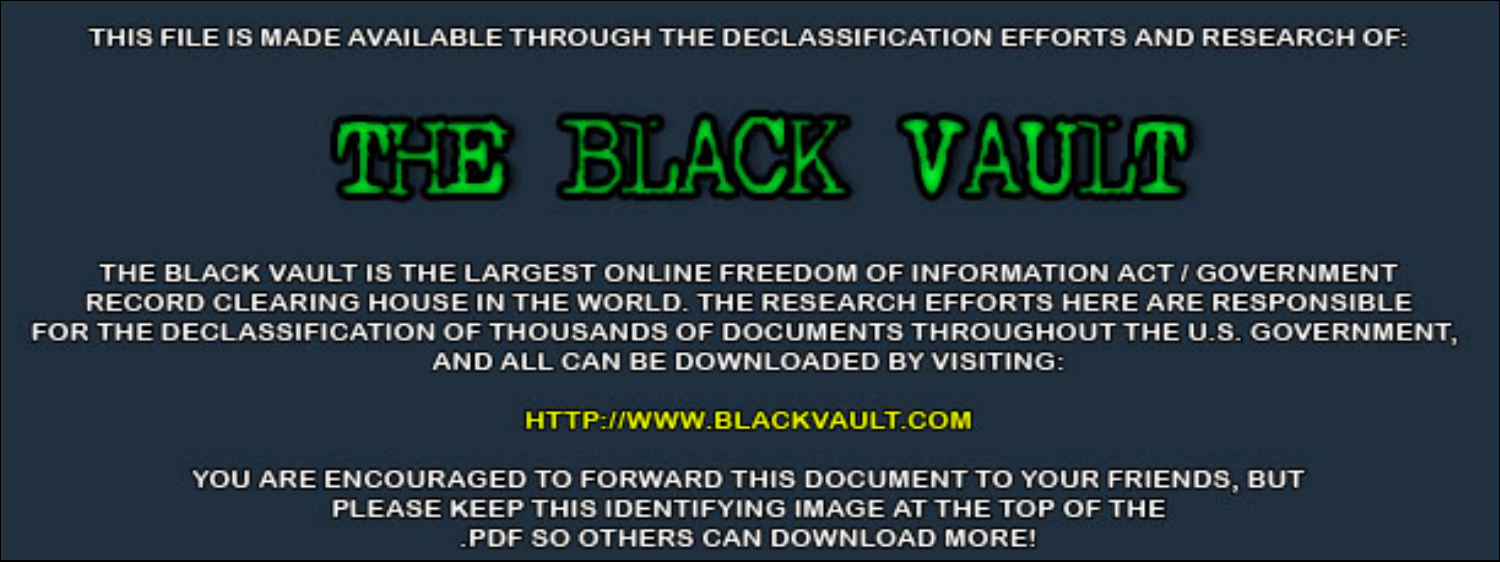**U.S. Department of Justice** 

**Federal Bureau of Investigation**  Washington, D.C. 20535

April 24, 2014

MR. JOHN GREENEWALD THE BLACK VAULT

> FOIPA Request No.: 1259924-000 Subject: COMPTON, KARL TAYLOR

Dear Mr. Greenewald:

This is in response to your Freedom of Information Act (FOIA) request.

Records which may have been responsive to your request were destroyed August 30, 2006. Since this material could not be reviewed, it is not known if it was responsive to your request. Record retention and disposal is carried out under supervision of the National Archives and Records Administration (NARA}, Title 44, United States Code, Section 3301 and Title 36, Code of Federal Regulations, Chapter 12, Sub-chapter B, Part 1228. The FBI Records Retention Plan and Disposition Schedules have been approved by the United States District Court for the District of Columbia and are monitored by NARA.

For your information, Congress excluded three discrete categories of law enforcement and national security records from the requirements of the FOIA. See 5 U.S. C. § 552(c) (2006 & Supp. IV (2010). This response is limited to those records subject to the requirements of the FOIA. This is a standard notification given to all our requesters and should not be taken as an indication that excluded records do, or do not, exist.

You may file an appeal by writing to the Director, Office of Information Policy (OIP), U.S. Department of Justice, 1425 New York Ave., NW, Suite 11050, Washington, D.C. 20530-0001, or you may submit an appeal through OIP's eFOIA portal at http://www.justice.gov/oip/efoia-portal.html. Your appeal must be received by OIP within sixty (60) days from the date of this letter in order to be considered timely. The envelope and the letter should be clearly marked "Freedom of Information Appeal." Please cite the FOIPA Request Number in any correspondence to us for proper identification of your request.

Enclosed for your information is a copy of the FBI Fact Sheet.

Sincerely,

FBI Fact Sheet.<br>incerely,<br>**D. Che Long Company** 

David M. Hardy Section Chief, Record/Information Dissemination Section Records Management Division

Enclosure(s)